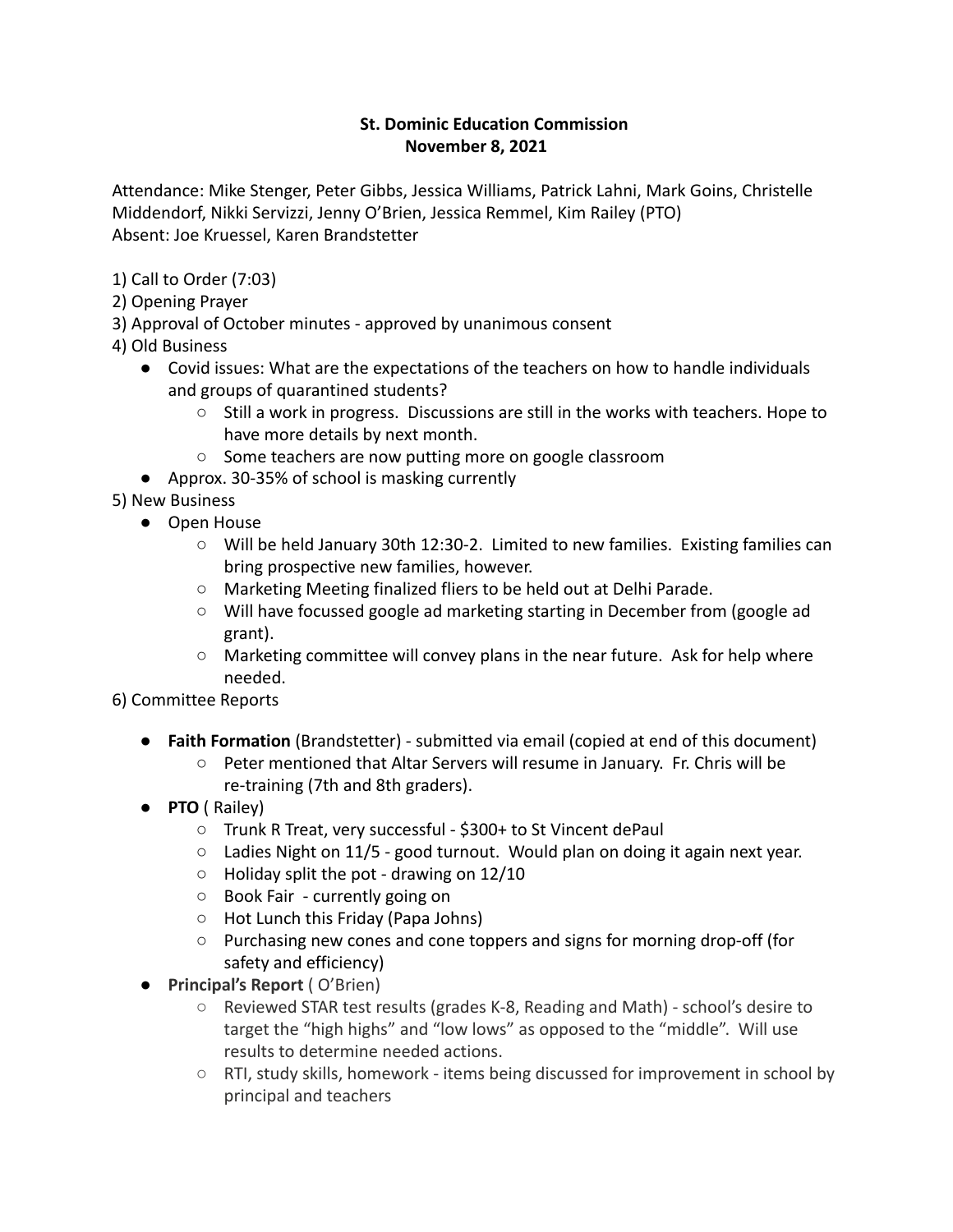- **School Strategic Plan**
	- Initial steps in formation of new comprehensive Strategic Plan
		- Strategic Plan Survey (Gibbs) reviewed results of Ed Commission Survey. Peter will provide to Jenny. She will discuss with Jan McReynolds and get back to us on where to go from here.
	- Marketing & Communication (Goins)
		- Website update Joe sent out an update via email. Still need to work updating website content. Try to get website, or at least Open House landing page, ready by December 1st (prior to Delhi Christmas Parade). *Team will discuss with Joe getting together in person one night to accelerate timeline to get website in a state to publish.*
		- Central messaging plan for St. Dominic *Jessica to lay out plan*
		- Desire to collect previous school open house material and communication **(Peter to look for previous tour talking points and get to Jenny)**
- **Tuition Credit** (Lahni)
	- Marco's awaiting to hear \$ raised
	- November 16th 4-9 Frisch's
- 7) Next Meeting: Monday, December 13 at 7 pmschool library
- 8) Closing Prayer
- 9) Adjournment (~9:00)

# Faith Formation Report for November 8, 2021 (submitted by Karen Brandstetter): **Bibles for PSR Classes:**

I have been able to secure a donation of \$200.00 from the Knights of Columbus to help defray the cost of purchasing Bibles for our PSR classes to use during out PSR classes. We will be ordering the Bibles this week.

# **Sacraments for Children to Catch Up:**

We are working to assist families who have children that need to receive sacraments, particularly Baptism, to catch up for their preparation to receive either First Communion and/or Confirmation. Depending on the age of the child, they are being offered to be Baptized or they are participating in preparation to receive the sacrament. We have several families we are currently working with so their children will be able to receive their First Communion or be Confirmed with their classmates.

# **Confirmation:**

Our students participate in an extensive preparation process for Confirmation. This process includes several movements of preparation beginning with formal registration. Then there are interviews by the student of their parent(s) and their Sponsor about their experience when they were confirmed and their hopes as their student is being confirmed. Once the interviews are completed, the students need to complete a page of reflection questions about doing these